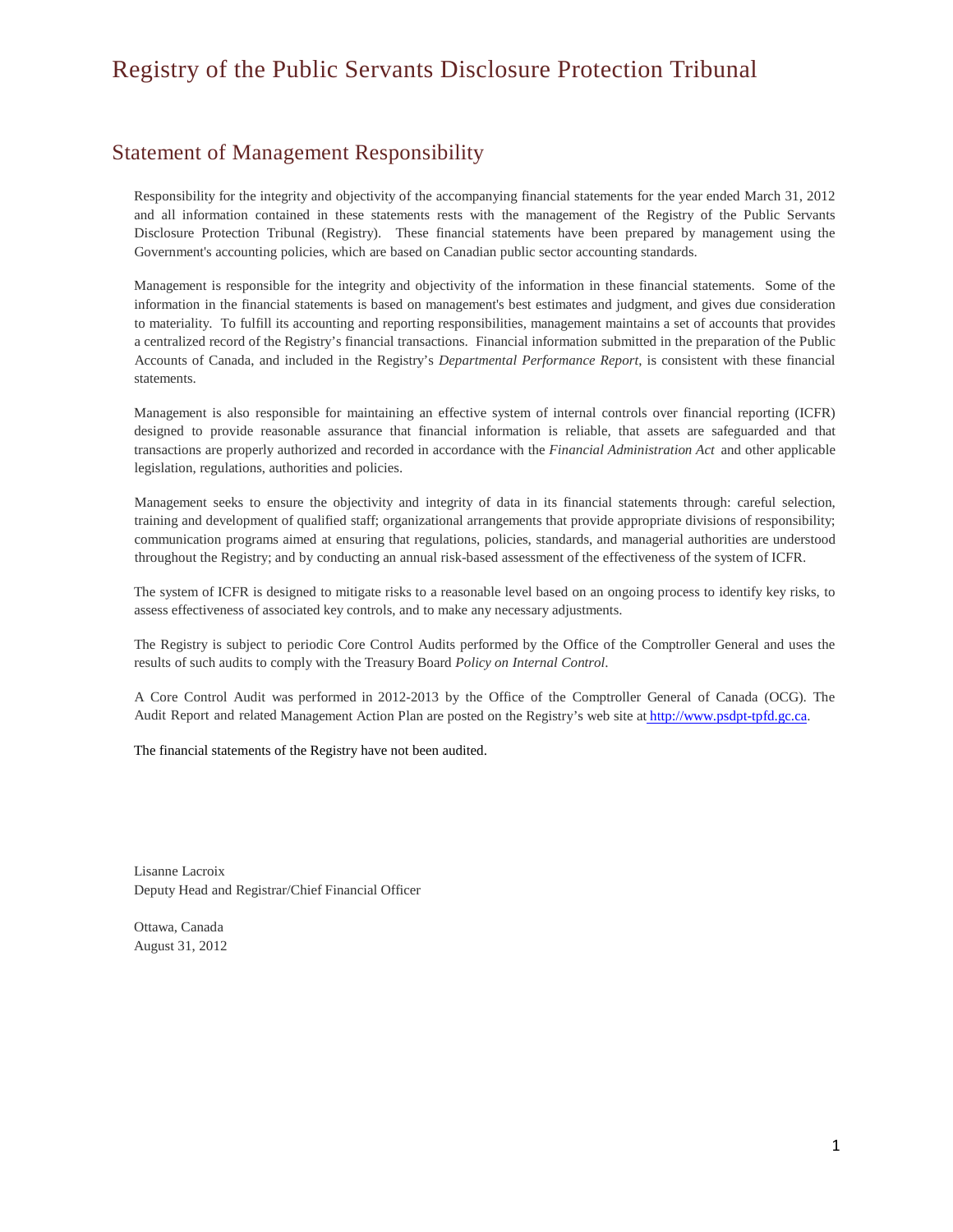### **Statement of Financial Position (Unaudited)**

### **As at March 31**

| (in dollars)                                      | 2012    | 2011       |
|---------------------------------------------------|---------|------------|
|                                                   |         | Restated   |
|                                                   |         | (note 10)  |
| <b>Liabilities</b>                                |         |            |
| Due to the Consolidated Revenue Fund              |         | 48,906     |
| Accounts payable and accrued liabilities (note 4) | 379,500 | 45,755     |
| Vacation pay and compensatory leave               | 32,397  | 20,256     |
| Employee future benefits (note 5)                 | 85,362  | 168,824    |
| <b>Total liabilities</b>                          | 497,259 | 283,741    |
|                                                   |         |            |
| <b>Financial assets</b>                           |         |            |
| Due from the Consolidated Revenue Fund            | 290,752 |            |
| Accounts receivable & employee advances (note 6)  | 84,485  | 91,882     |
| <b>Total financial assets</b>                     | 375,237 | 91,882     |
|                                                   |         |            |
| Departmental net debt                             | 122,022 | 191,859    |
| <b>Non-financial assets</b>                       |         |            |
| Tangible capital assets (note 7)                  | 317,613 | 44,626     |
| <b>Total non-financial assets</b>                 | 317,613 | 44,626     |
|                                                   |         |            |
| Departmental net financial position               | 195,591 | (147, 233) |

The accompanying notes form an integral part of the financial statements.

Lisanne Lacroix Deputy Head and Registrar/Chief Financial Officer

Ottawa, Canada August 31, 2012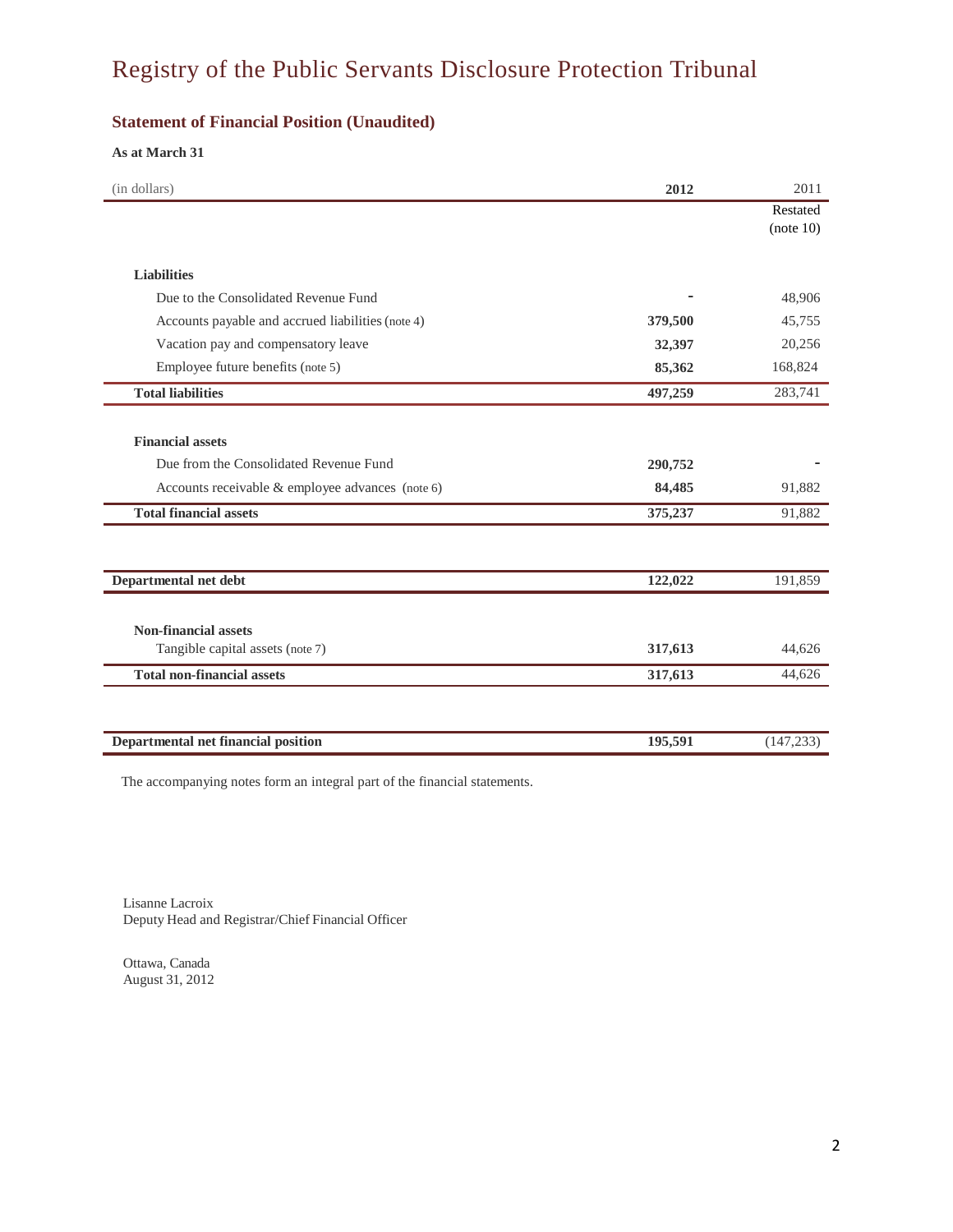## **Statement of Operations and Departmental Net Financial Position (Unaudited)**

### **For the year ended March 31**

| (in dollars)                                            | 2012      | 2012       | 2011       |
|---------------------------------------------------------|-----------|------------|------------|
|                                                         | Planned   |            | Restated   |
|                                                         | Results   |            | (note 9)   |
| <b>Expenses</b>                                         |           |            |            |
| Salaries & employee benefits                            | 840,660   | 988,839    | 699,165    |
| Professional & special services                         | 629,959   | 318,640    | 184,527    |
| Accommodation                                           | 192,467   | 154,763    | 154,764    |
| Transportation & telecommunications                     | 105,575   | 21,543     | 22,759     |
| Materials and supplies                                  | 71,247    | 39,282     | 18,334     |
| Rentals                                                 | 37,255    | 18,072     | 10,268     |
| Amortization of tangible capital assets                 | 33,470    | 15,520     | 5,656      |
| Repairs and maintenance                                 | 2,212     |            | 30         |
| Information                                             | 19,824    | 6,846      | 1,659      |
| Other                                                   |           | 771        | 18,518     |
| <b>Total expenses</b>                                   | 1,932,669 | 1,564,276  | 1,115,680  |
| <b>Revenues</b>                                         |           |            |            |
| Miscellaneous revenues                                  |           |            | 30,015     |
| Revenues earned on behalf of Government                 |           |            | (30,015)   |
| <b>Total revenues</b>                                   |           |            |            |
| Net cost of operations before government funding        | 1,932,669 | 1,564,276  | 1,115,680  |
| <b>Government funding</b>                               |           |            |            |
| Net cash provided by Government                         |           | 1,338,595  | 931,830    |
| Change in due from Consolidated Revenue Fund            |           | 339,658    | (16,513)   |
| Services provided without charge by other government    |           | 228,847    | 199,516    |
| Net cost of operations after government funding         |           | (342, 824) | 847        |
| Departmental net financial position - Beginning of year |           | (147, 233) | (146, 386) |
| Departmental net financial position - End of year       |           | 195,591    | (147, 233) |

The accompanying notes form an integral part of the financial statements.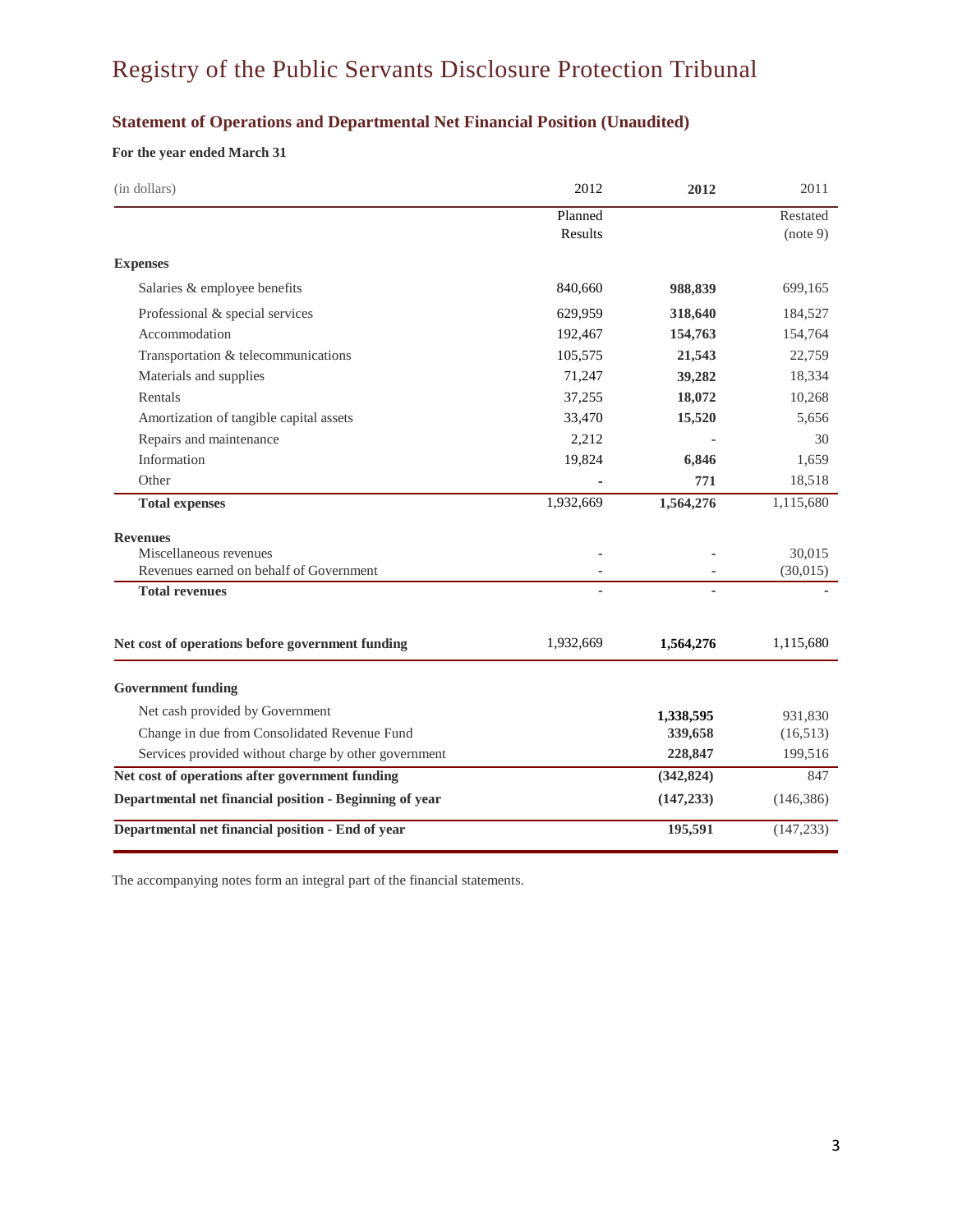## **Statement of Change in Departmental Net Debt (Unaudited)**

### **For the year ended March 31**

| (in dollars)                                                  | 2012       | 2011      |
|---------------------------------------------------------------|------------|-----------|
| Net cost of operations after government funding and transfers | (342, 824) | 847       |
| Change due to tangible capital assets                         |            |           |
| Acquisition of tangible capital assets                        | 288,507    | 52,305    |
| Amortization of tangible capital assets                       | (15,520)   | (5,656)   |
| Net loss on disposal of tangible capital assets               |            | (18, 421) |
| Total change due to tangible capital assets                   | 272,987    | 28,228    |
| Net increase (decrease) in departmental net debt              | (69, 837)  | 29,075    |
| Departmental net debt - Beginning of year                     | 191,859    | 162,784   |
| Departmental net debt - End of year                           | 122,022    | 191,859   |

The accompanying notes form an integral part of the financial statements.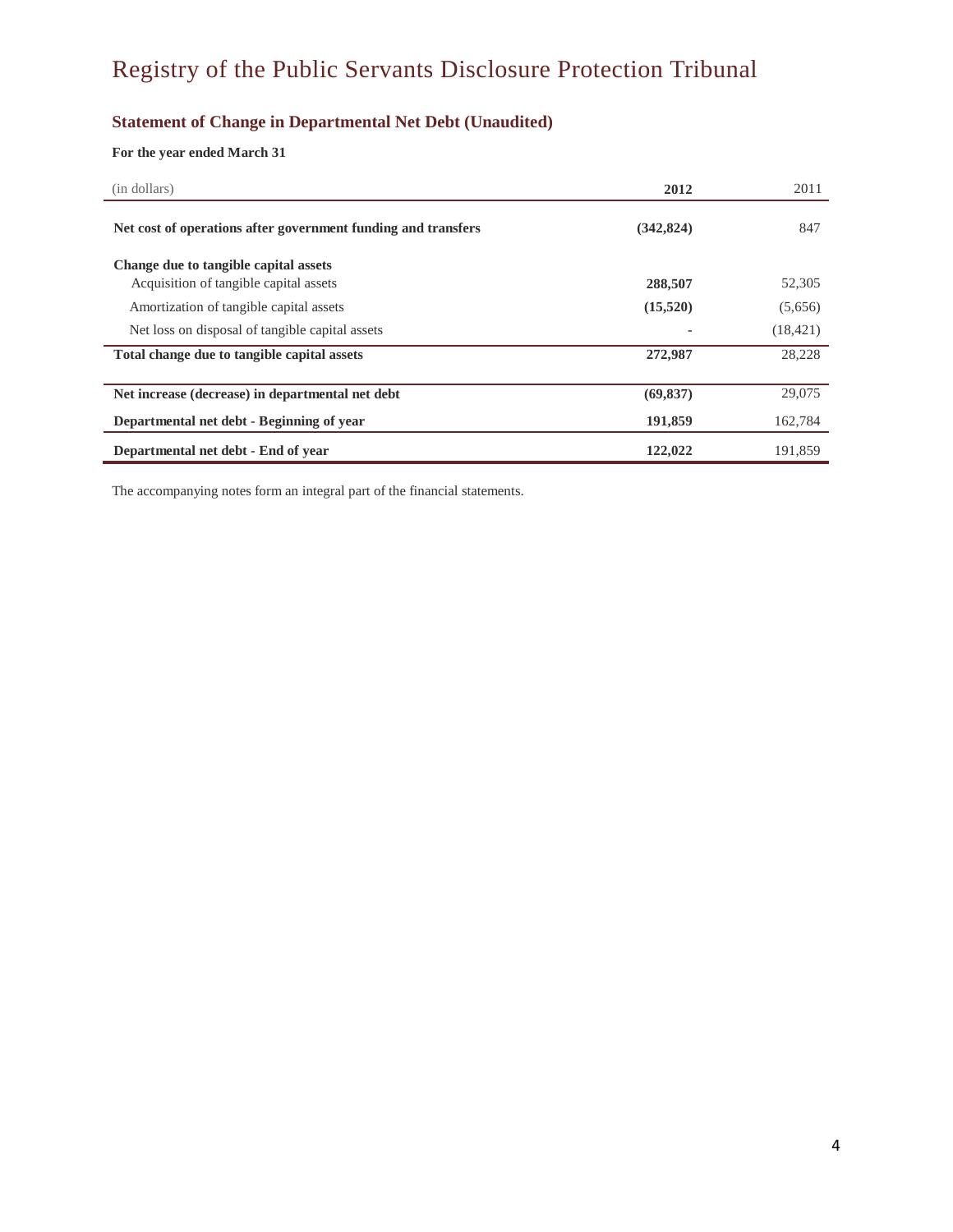## **Statement of Cash Flow (Unaudited)**

### **For the year ended March 31**

| (in dollars)                                                              | 2012       | 2011       |
|---------------------------------------------------------------------------|------------|------------|
|                                                                           |            | Restated   |
|                                                                           |            | (note 9)   |
| <b>Operating activities</b>                                               |            |            |
| Net cost of operations before government funding and transfers            | 1,564,276  | 1,115,680  |
| Non-cash items:                                                           |            |            |
| Amortization of tangible capital assets (note 7)                          | (15,520)   | (5,656)    |
| Services provided without charge by other government departments (note 8) | (228, 847) | (199, 516) |
| Loss on disposal of tangible capital assets                               |            | (18, 421)  |
| <b>Variations in Statement of Financial Position:</b>                     |            |            |
| Decrease in accounts receivable & employee advances                       | (7,397)    | (20,574)   |
| Decrease (Increase) in accounts payable and accrued liabilities           | (333,745)  | 35,624     |
| Decrease (Increase) in vacation pay and compensatory leave                | (12,141)   | 8,131      |
| Decrease (Increase) in employee future benefits                           | 83,462     | (35,743)   |
| Cash used in operating activities                                         | 1,050,088  | 879,525    |
| <b>Capital investing activities</b>                                       |            |            |
| Acquisitions of tangible capital assets (note 7)                          | 288,507    | 52,305     |
| Cash used in capital investing activities                                 | 288,507    | 52,305     |
|                                                                           |            |            |
| Net cash provided by Government of Canada                                 | 1,338,595  | 931,830    |

The accompanying notes form an integral part of the financial statements.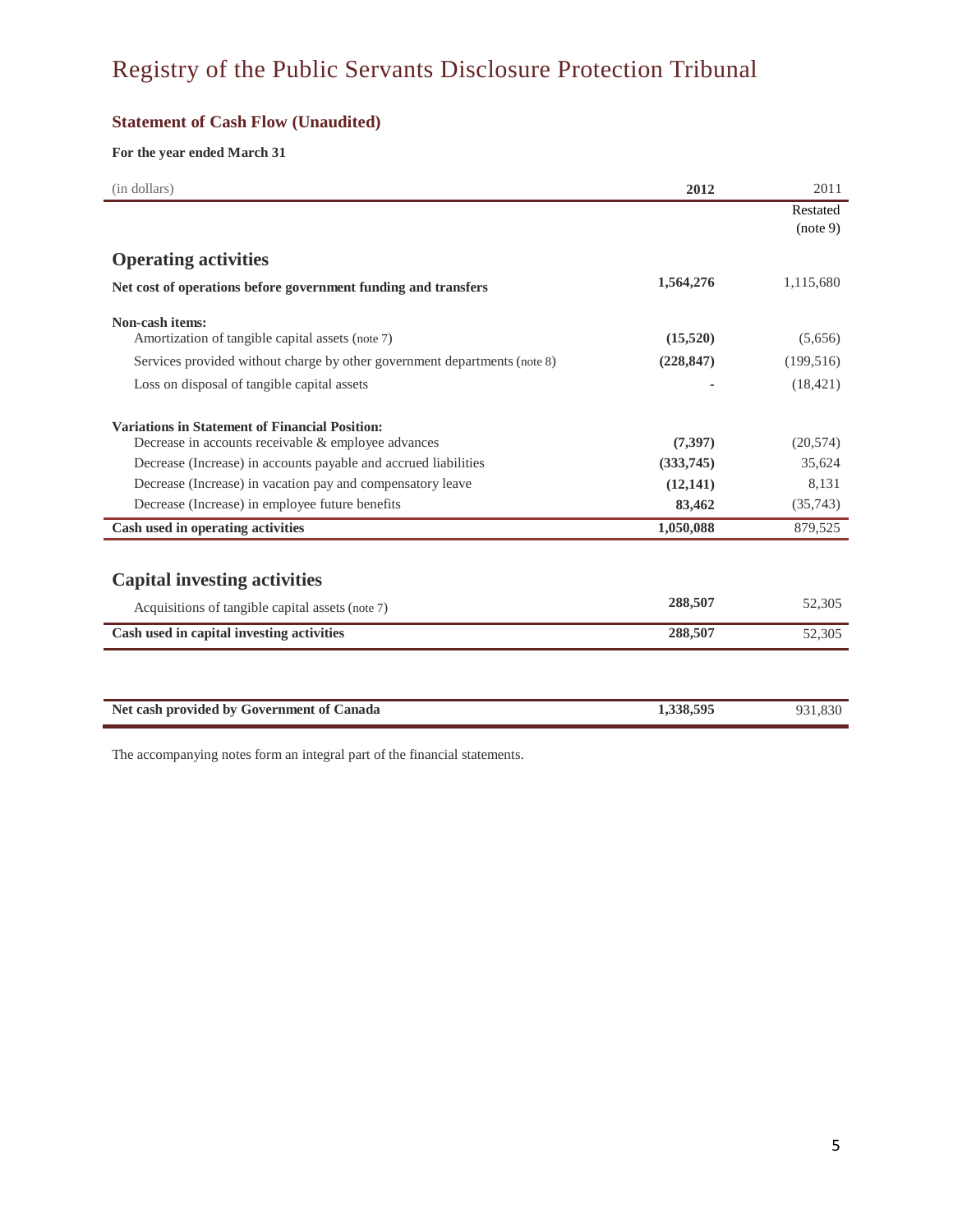**For the year ended March 31**

# **1. Authority and objectives**

The Public Servants Disclosure Protection Tribunal is an independent, quasi-judicial body established by the *Public Servants Disclosure Protection Act* as part of the government's plan to strengthen accountability and enhance public confidence in the integrity of public servants. The raison d'être of the Tribunal is to protect public servants from reprisal following their disclosure of wrongdoing. Its mandate is to hear reprisal complaints referred by the Public Sector Integrity Commissioner.

## **2. Summary of significant accounting policies**

These financial statements have been prepared using the Government's accounting policies stated below, which are based on Canadian public sector accounting standards. The presentation and results using the stated accounting policies do not result in any significant differences from Canadian public sector accounting standards.

Significant accounting policies are as follows:

#### *(a) Parliamentary authorities*

The Registry is financed by the Government of Canada through Parliamentary authorities. Financial reporting of authorities provided to the Registry do not parallel financial reporting according to generally accepted accounting principles since authorities are primarily based on cash flow requirements. Consequently, items recognized in the Statement of Operations and Departmental Net Financial Position and in the Statement of Financial Position are not necessarily the same as those provided through authorities from Parliament. Note 3 provides a reconciliation between the bases of reporting. The planned results amounts in the Statement of Operations and Departmental Net Financial Position are the amounts reported in the future-oriented financial statements included in the 2011-2012 Report on Plans and priorities.

#### *(b) Net Cash Provided by Government*

The Registry operates within the Consolidated Revenue Fund (CRF), which is administered by the Receiver General for Canada. All cash received by the Registry is deposited to the CRF, and all cash disbursements made by the Registry are paid from the CRF. The net cash provided by Government is the difference between all cash receipts and all cash disbursements, including transactions between departments of the Government.

#### *(c) Due from or to the CRF*

Amounts due from or to the CRF are the result of timing differences at year-end between when a transaction affects authorities and when it is processed through the CRF. Amounts due from the CRF represent the net amount of cash that the Registry is entitled to draw from the CRF without further authorities to discharge its liabilities.

#### *(d) Revenues*

- Revenues are accounted for in the period in which the underlying transaction or event that gave rise to the revenue takes place.
- Revenues that are non-respendable are not available to discharge the Registry's liabilities. While the DH is expected to maintain accounting control, she has no authority regarding the disposition of non-respendable revenues. As a result, non-respendable revenues are considered to be earned on behalf of the Government of Canada and are therefore presented in reduction of the entity's gross revenues.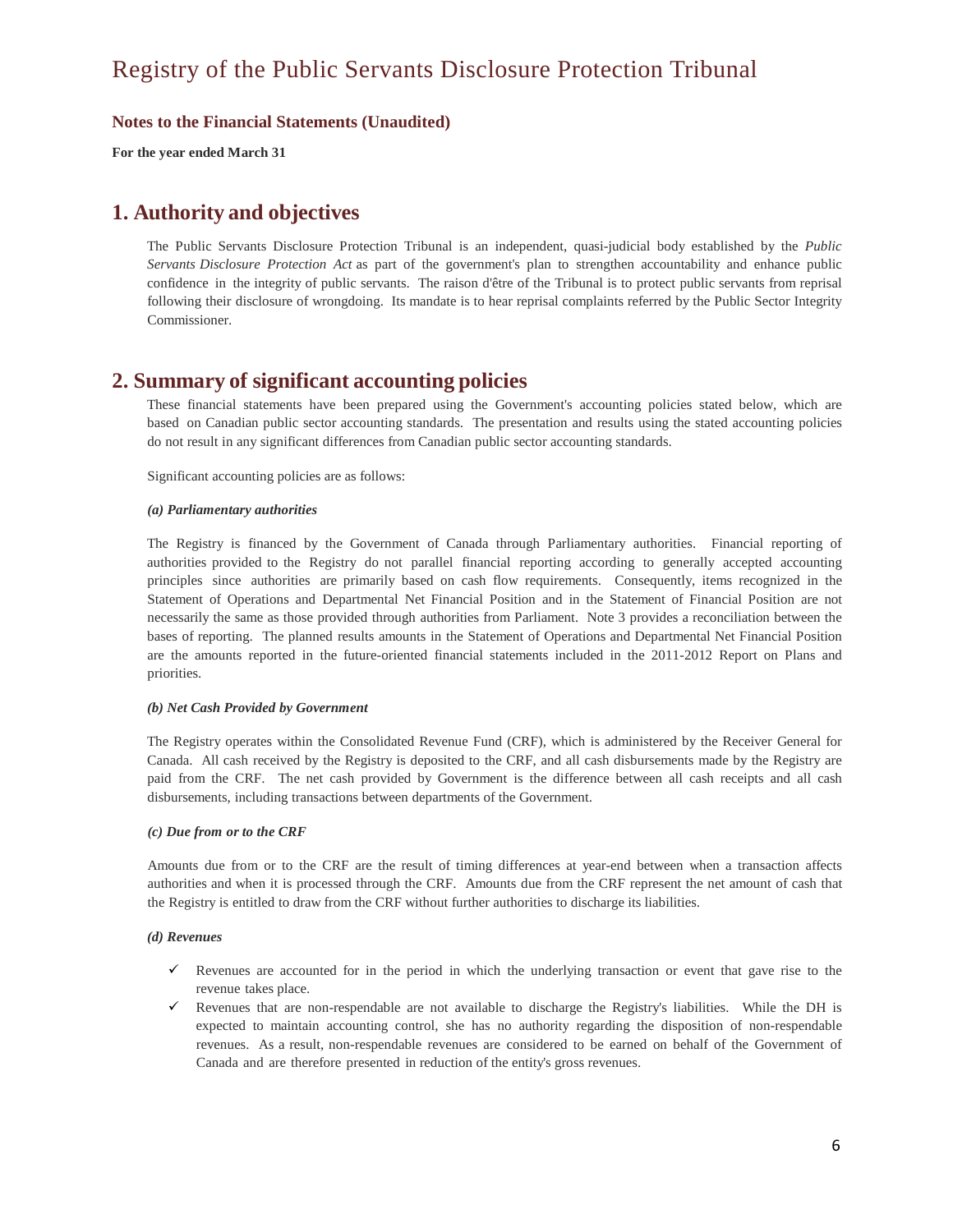**For the year ended March 31**

# **2. Summary of significant accounting policies (continued)**

#### *e) Expenses*

Expenses are recorded on the accrual basis:

- $\checkmark$  Vacation pay and compensatory leave are accrued as the benefits are earned by employees under their respective terms of employment.
- $\checkmark$  Services provided without charge by other government departments for accommodation and employer contributions to the health and dental insurance plans are recorded as operating expenses at their estimated cost.

#### *(f) Employee future benefits*

- $\checkmark$  Pension benefits: Eligible employees participate in the Public Service Pension Plan, a multiemployer pension plan administered by the Government. The Registry's contributions to the Plan are charged to expenses in the year incurred and represent the total Registry obligation to the Plan. The Registry's responsibility with regard to the Plan is limited to its contributions. Actuarial surpluses or deficiencies are recognized in the financial statements of the Government of Canada, as the Plan's sponsor.
- Severance benefits: Employees entitled to severance benefits under labour contracts or conditions of employment earn these benefits as services necessary to earn them are rendered. The obligation relating to the benefits earned by employees is calculated using information derived from the results of the actuarially determined liability for employee severance benefits for the Government as a whole.

#### *(g) Accounts receivables*

Accounts receivable recorded by the Registry are from other government departments and are stated at the lower of cost and net recoverable value. Recovery is considered certain and a provision has not been made.

#### *(h) Tangible capital assets*

All tangible capital assets and leasehold improvements having an initial cost of \$3,000 or more are recorded at their acquisition cost. The Registry does not capitalize intangibles, works of art and historical treasures that have cultural, aesthetic or historical value, assets located on Indian Reserves and museum collections.

Amortization of tangible capital assets is done on a straight-line basis over the estimated useful life of the asset as follows:

| Asset class             | <b>Amortization Period</b> |
|-------------------------|----------------------------|
| Informatics hardware    | 4 years                    |
| Informatics software    | 3 years                    |
| Furniture and equipment | 10 years                   |
| Leasehold improvements  | 5 years                    |

#### *(i) Measurement uncertainty*

The preparation of these financial statements requires management to make estimates and assumptions that affect the reported amounts of assets, liabilities, revenues and expenses reported in the financial statements. At the time of preparation of these statements, management believes the estimates and assumptions to be reasonable. The most significant items where estimates are used are the liability for employee future benefits and the useful life of tangible capital assets. Actual results could significantly differ from those estimated. Management's estimates are reviewed periodically and, as adjustments become necessary, they are recorded in the financial statements in the year they become known.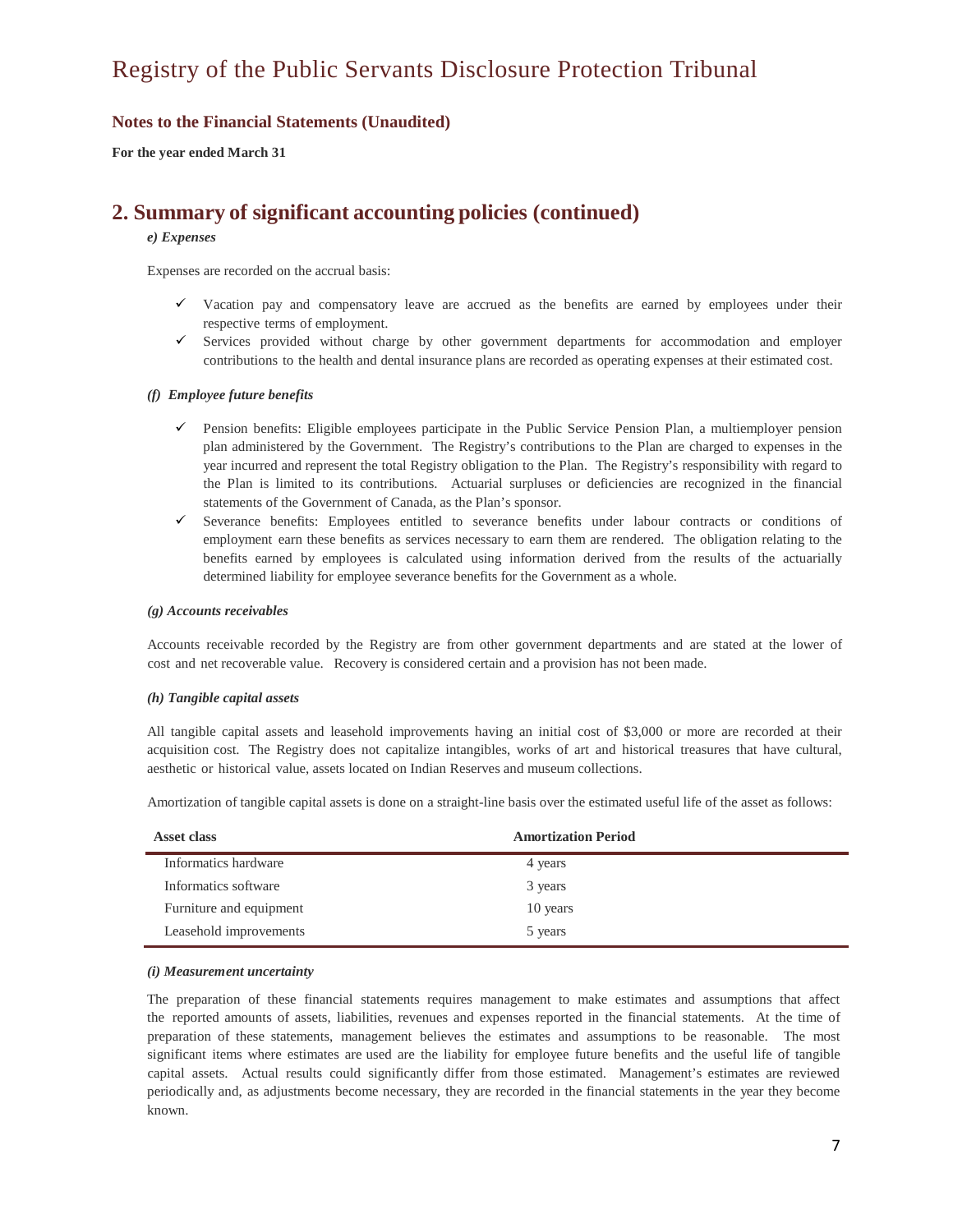**For the year ended March 31**

# **3. Parliamentary Authorities**

The Registry receives its funding through annual parliamentary authorities. Items recognized in the Statement of Operations and Departmental Net Financial Position and the Statement of Financial Position in one year may be funded through parliamentary authorities in prior, current or future years. Accordingly, the Registry has different net results of operations for the year on a government funding basis than on an accrual accounting basis. The differences are reconciled in the following tables:

#### *a) Reconciliation of net cost of operations to current year authorities used*

|                                                                                       |            | Restated   |
|---------------------------------------------------------------------------------------|------------|------------|
| (in dollars)                                                                          | 2012       | 2011       |
| Net cost of operations before government funding                                      | 1,564,276  | 1,115,680  |
| Adjustments for items affecting net cost of operations but not affecting authorities: |            |            |
| Services provided without charge by other government departments                      | (228, 847) | (199, 516) |
| Amortization of tangible capital assets                                               | (15,520)   | (5,656)    |
| Decrease (increase) in employee future benefits                                       | 83,462     | (35,743)   |
| Decrease (increase) in vacation pay and compensatory leave                            | (12,141)   | 8,131      |
| Refund of prior years expenditures                                                    | 169        | 7          |
| Adjustments of previous year's payables at year-end (PAYE)                            | 6,697      | 23,521     |
| Loss on disposal of tangible capital assets                                           |            | (18, 421)  |
|                                                                                       | (166, 180) | (227,677)  |
| Adjustments for items not affecting net cost of operations but affecting authorities: |            |            |
| Acquisition of tangible capital assets                                                | 288,507    | 52,305     |
|                                                                                       | 288,507    | 52,305     |
|                                                                                       |            |            |
| <b>Current year authorities used</b>                                                  | 1,686,603  | 940,308    |
|                                                                                       |            |            |
|                                                                                       |            |            |
| b) Authorities provided and used                                                      |            |            |

| (in dollars)                    | 2012       | 2011      |
|---------------------------------|------------|-----------|
| <b>Authorities provided:</b>    |            |           |
| Vote 115 - Program expenditures | 1,726,199  | 1,726,200 |
| Statutory authorities           | 126,642    | 92,172    |
| Less:                           |            |           |
| Lapsed authorities              | (166, 238) | (878,064) |
| Current year authorities used   | 1,686,603  | 940,308   |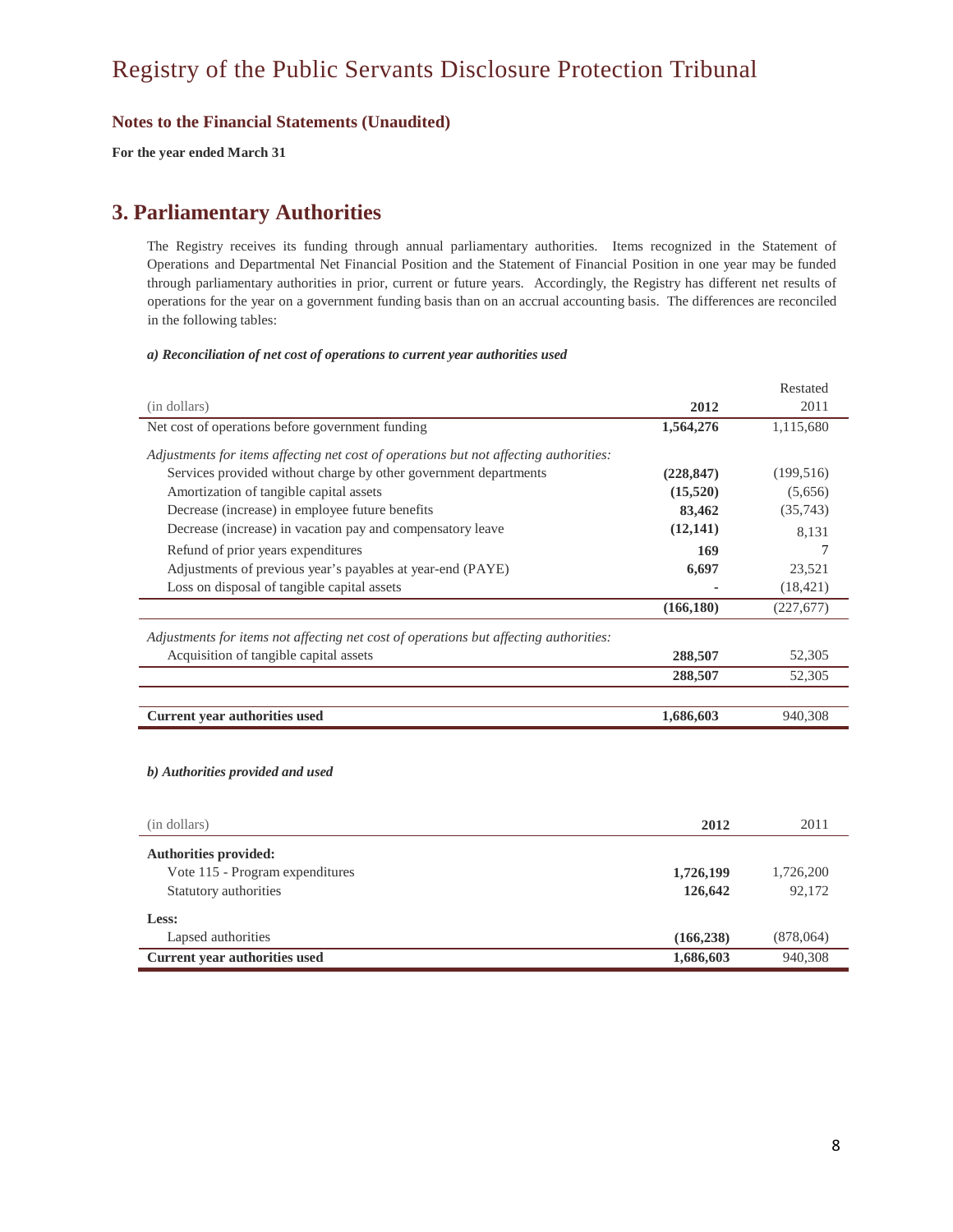**For the year ended March 31**

# **4. Accounts payable and accrued liabilities**

The following table presents details of the Registry's accounts payable and accrued liabilities:

| (in dollars)                                                 | 2012    | 2011   |
|--------------------------------------------------------------|---------|--------|
| Accounts payable - Other government departments and agencies | 236,841 | 14,262 |
| Accounts payable - External parties                          | 133,054 | 28,097 |
|                                                              | 369,895 | 42,359 |
| Accrued liabilities                                          | 9.605   | 3,396  |
| Total accounts payable and accrued liabilities               | 379,500 | 45,755 |

# **5. Employee future benefits**

#### *(a) Pension benefits*

The Registry's employees participate in the Public Service Pension Plan, which is sponsored and administered by the Government. Pension benefits accrue up to a maximum period of 35 years at a rate of 2 percent per year of pensionable service, times the average of the best five consecutive years of earnings. The benefits are integrated with Canada/Québec Pension Plans benefits and they are indexed to inflation.

Both the employees and the Registry contribute to the cost of the Plan. The 2011-12 expense amounts to \$91,008 (\$64,705 in 2010-11), which represents approximately 1.8 times (1.9 times in 2010-11) the contributions by employees.

The Registry's responsibility with regard to the Plan is limited to its contributions. Actuarial surpluses or deficiencies are recognized in the financial statements of the Government of Canada, as the Plan's sponsor.

#### *(b) Severance benefits*

The Registry provides severance benefits to its employees based on eligibility, years of service and salary at termination of employment. These severance benefits are not pre-funded. Benefits will be paid from future authorities. Information about the severance benefits, measured as at March 31, is as follows:

As part of collective agreement negotiations with certain employee groups, and changes to conditions of employment for executives and certain non-represented employees, the accumulation of severance benefits under the employee severance pay program ceased for these employees commencing in 2012. Employees subject to these changes have been given the option to be immediately paid the full or partial value of benefits earned to date or collect the full or remaining value of benefits on termination from the public service. These changes have been reflected in the calculation of the outstanding severance benefit obligation.

| (in dollars)                                  | 2012       | 2011                     |
|-----------------------------------------------|------------|--------------------------|
| Accrued benefit obligation, beginning of year | 168,824    | 133,081                  |
| Expense for the year                          | 17,596     | 35.743                   |
| Benefits paid during the year                 | (101, 058) | $\overline{\phantom{a}}$ |
| Accrued benefit obligation, end of year       | 85,362     | 168.824                  |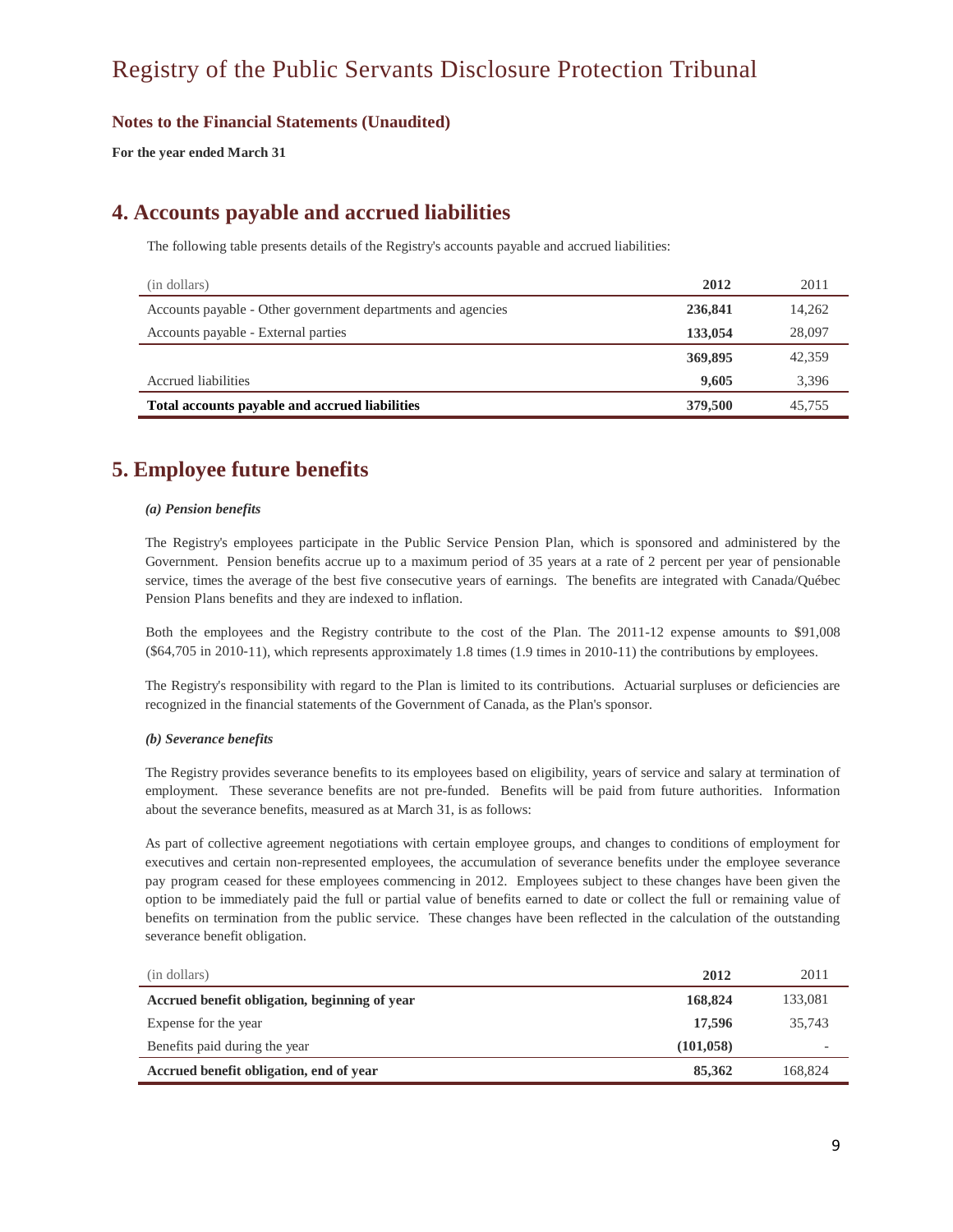### **Notes to the Financial Statements (Unaudited)**

**For the year ended March 31**

# **6. Accounts Receivable and Employee Advances**

The following table presents details of the Registry's accounts receivable and employee advances:

| (in dollars)                                            | 2012   | 2011   |
|---------------------------------------------------------|--------|--------|
| Receivables - Other government departments and agencies | 84,185 | 91.582 |
| Employee advances                                       | 300    | 300    |
|                                                         | 84,485 | 91.882 |

# **7. Tangible capital assets**

| Cost                    |                |                          | Adjustments,             |                |
|-------------------------|----------------|--------------------------|--------------------------|----------------|
|                         | <b>Opening</b> |                          | Disposals and            | <b>Closing</b> |
| (in dollars)            | <b>Balance</b> | <b>Acquisitions</b>      | <b>Write-Offs</b>        | <b>Balance</b> |
| Informatics hardware    | 12.120         | $\overline{\phantom{a}}$ | $\overline{\phantom{0}}$ | 12,120         |
| Informatics software    | -              | 9,000                    | ٠                        | 9,000          |
| Furniture and equipment | 5.206          | 59,209                   | ۰                        | 64,415         |
| Leasehold improvements  | 31,269         | 220,298                  | ۰                        | 251,567        |
|                         | 48,595         | 288,507                  | ٠                        | 337,102        |

| <b>Accumulated amortization</b> | Adjustments,   |              |                          |                |
|---------------------------------|----------------|--------------|--------------------------|----------------|
|                                 | <b>Opening</b> |              | Disposals and            | <b>Closing</b> |
| (in dollars)                    | <b>Balance</b> | Amortization | <b>Write-Offs</b>        | <b>Balance</b> |
| Informatics hardware            | 2,288          | 3,030        |                          | 5,318          |
| Informatics software            |                | 2,250        |                          | 2,250          |
| Furniture and equipment         | 130            | 1,014        |                          | 1,144          |
| Leasehold improvements          | 1,551          | 9,226        | $\overline{\phantom{0}}$ | 10,777         |
|                                 | 3.969          | 15.520       |                          | 19,489         |

#### **Net book value**

| (in dollars)            | 2011   | 2012    |
|-------------------------|--------|---------|
| Informatics hardware    | 9,832  | 6,802   |
| Informatics software    | -      | 6,750   |
| Furniture and equipment | 5,076  | 63,271  |
| Leasehold improvements  | 29,718 | 240,790 |
|                         | 44.626 | 317,613 |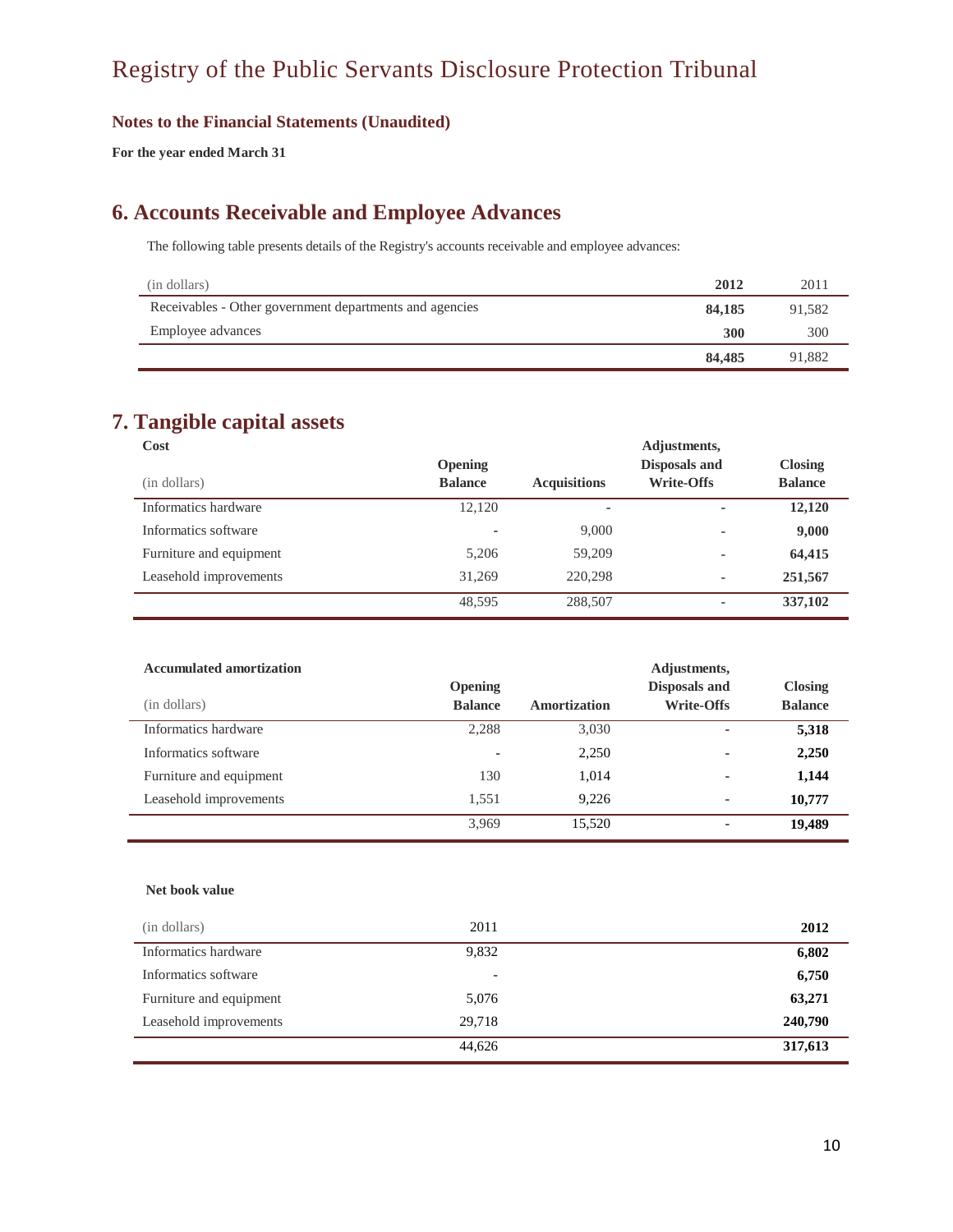**For the year ended March 31**

# **8. Related party transactions**

The Registry is related as a result of common ownership to all government departments, agencies, and Crown corporations. The Registry enters into transactions with these entities in the normal course of business and on normal trade terms. During the year, the Registry received common services which were obtained without charge from other government departments as disclosed below.

#### *a) Common services provided without charge by other government departments*

During the year, the Registry received services without charge from certain common service organizations, related to accommodation and the employer's contribution to the health and dental insurance plans. These services provided without charge have been recorded in the Registry's Statement of Operations and Departmental Net Financial Position as follows:

| (in dollars)                                                     | 2012    | 2011    |
|------------------------------------------------------------------|---------|---------|
| Accommodation                                                    | 154,763 | 154,763 |
| Employer's contribution to the health and dental insurance plans | 74.084  | 44,753  |
|                                                                  | 228,847 | 199.516 |

The Government has centralized some of its administrative activities for efficiency, cost-effectiveness purposes and economic delivery of programs to the public. As a result, the Government uses central agencies and common service organizations so that one department performs services for all other departments and agencies without charge. The costs of these services, such as the payroll and cheque issuance services provided by Public Works and Government Services Canada and audit services provided by the Office of the Auditor General are not included in the Registry's Statement of Operations and Departmental Net Financial Position.

#### *(b) Other transactions with related parties*

| (in dollars)                                         | 2012            | 2011 |
|------------------------------------------------------|-----------------|------|
| Expenses - Other Government departments and agencies | 303.981 389,055 |      |